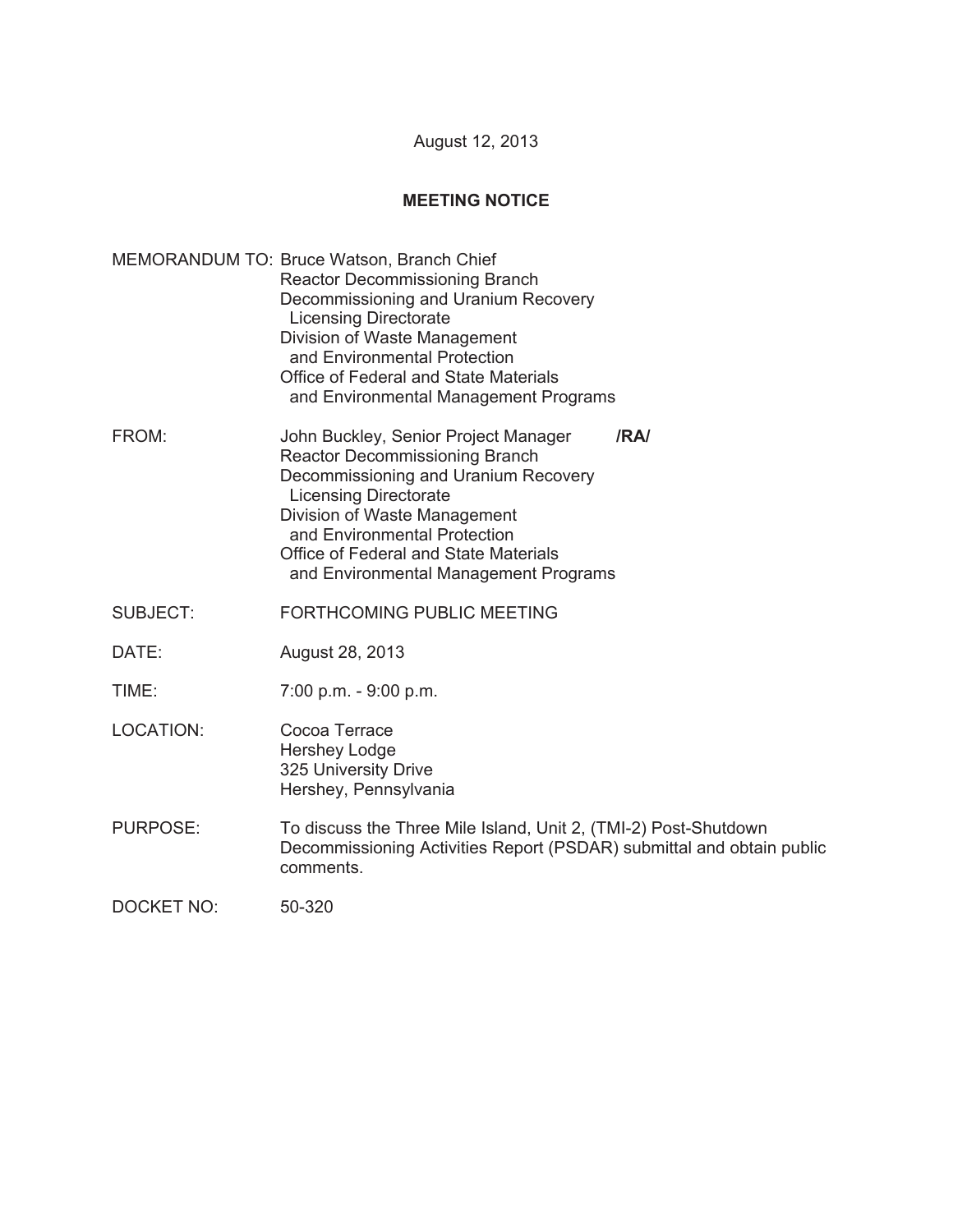| <b>B.</b> Watson     |                                                                                                                                                                                                                                                                  |
|----------------------|------------------------------------------------------------------------------------------------------------------------------------------------------------------------------------------------------------------------------------------------------------------|
| CATEGORY:            | This is a Category 3 public meeting. Public participation is actively<br>sought at this type of meeting, which has the widest participation<br>opportunities and is specifically tailored for the public to comment and ask<br>questions throughout the meeting. |
| <b>PARTICIPANTS:</b> | <b>NRC</b><br><b>Bruce Watson</b><br>John Buckley<br>Laurie Kauffman                                                                                                                                                                                             |
| CONTACT:             | John T. Buckley, FSME/DWMEP<br>301-415-6607, John.Buckley@nrc.gov                                                                                                                                                                                                |
|                      |                                                                                                                                                                                                                                                                  |

Enclosure: Agenda

cc: Three Mile Island Service List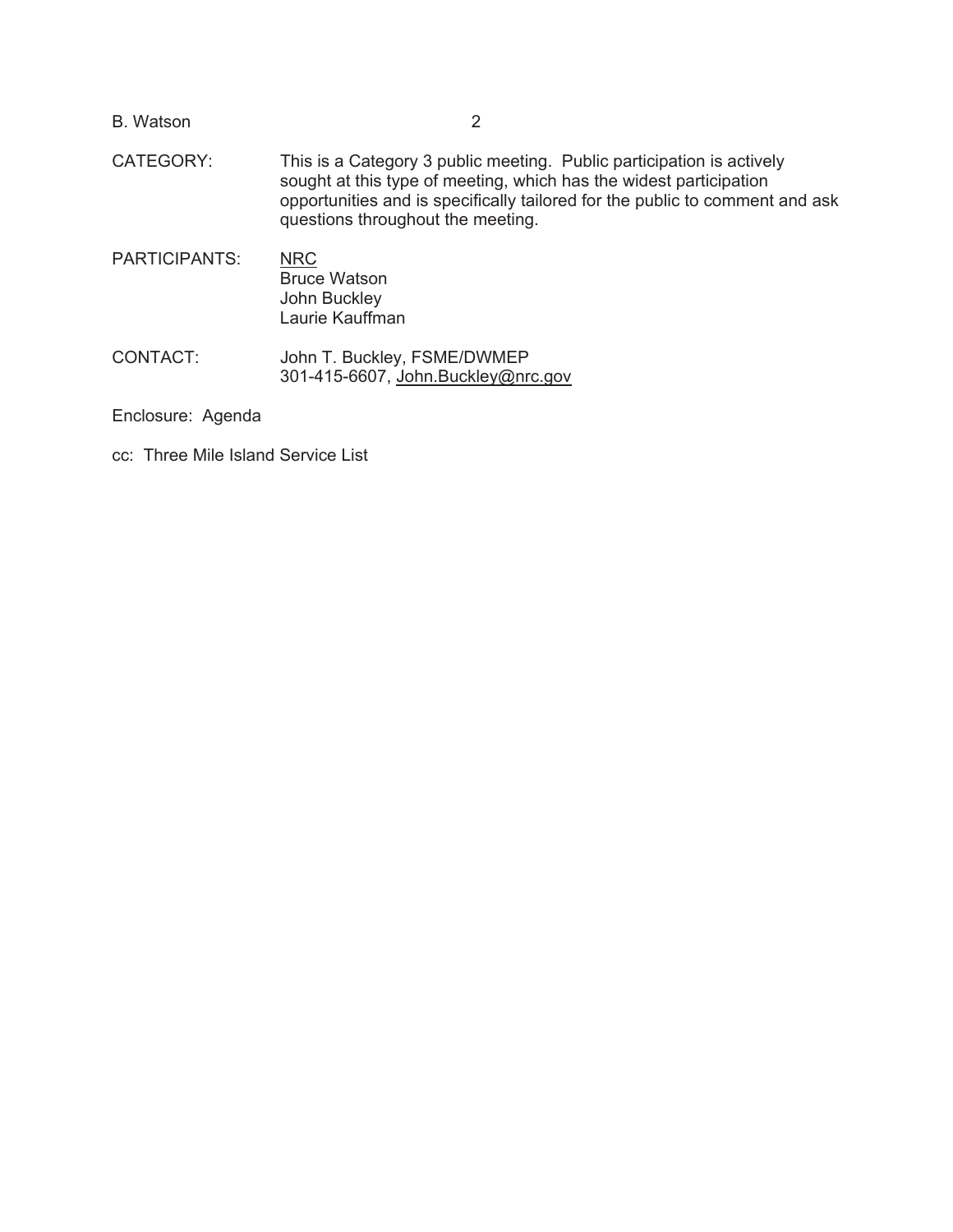| <b>B.</b> Watson  |                                                                                                                                                                                                                                                                  |
|-------------------|------------------------------------------------------------------------------------------------------------------------------------------------------------------------------------------------------------------------------------------------------------------|
| CATEGORY:         | This is a Category 3 public meeting. Public participation is actively<br>sought at this type of meeting, which has the widest participation<br>opportunities and is specifically tailored for the public to comment and ask<br>questions throughout the meeting. |
| PARTICIPANTS:     | <b>NRC</b><br><b>Bruce Watson</b><br>John Buckley<br>Laurie Kauffman                                                                                                                                                                                             |
| CONTACT:          | John T. Buckley, FSME/DWMEP<br>301-415-6607, John.Buckley@nrc.gov                                                                                                                                                                                                |
| Enclosure: Agenda |                                                                                                                                                                                                                                                                  |

cc: Three Mile Island Service List

| <b>DISTRIBUTION:</b> |     |                                      |           |
|----------------------|-----|--------------------------------------|-----------|
| <b>OPA</b>           |     | <b>ACRS/ACNW Mail Center LCamper</b> | APersinko |
| <b>BWatson</b>       | OGC | MFerdas, RI LKauffman, RI            |           |

## **ML13221A446**

|              | OFFICE DURLD/PM | DURLD/LA  | DURLD/BC        |
|--------------|-----------------|-----------|-----------------|
| <b>NAME</b>  | <b>JBuckley</b> | SAchten   | <b>JBuckley</b> |
| <b>IDATE</b> | 8/12/2013       | 8/12/2013 | 8/12/2013       |

OFFICIAL RECORD COPY